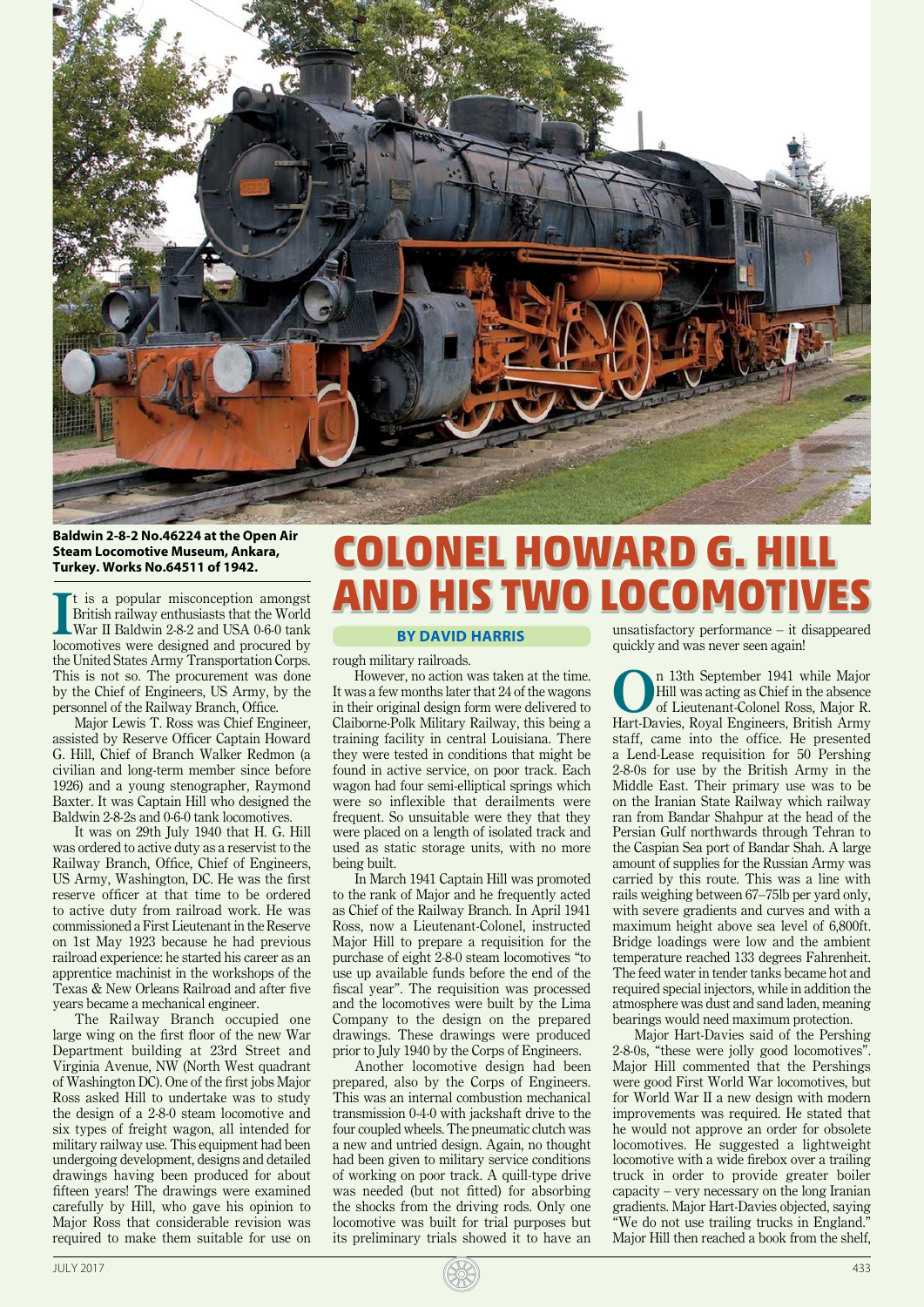*British Locomotive Types,* published in 1937. This showed locomotives of the four British companies with either two- or four-wheeled trailing trucks!

As there was a great degree of urgency with the assignment Major Hill suggested they visit the principal locomotive builders in order to find out if they had recently built a 2-8-0 type of suitable weight and size for which drawings, patterns and templates were available to permit rapid production. Major Hart-Davies approved of this and travel orders were obtained and seats booked on the Pennsylvania train that night. It was Major Hart-Davies's third night in the USA and the journey in the Pullman dining car was an eyeopener for him. After British wartime rations the Pullman dinner was marvellous, while he was impressed by the size and speed of the locomotives.

Next morning they visited the Lima Company where they were met by the Vice-President of Engineering who, upon hearing their requirements, took them to the Drawing Office. He showed them drawings of the 2-8-0 from the April 1941 requisition, but it needed the boiler moving to improve the centre of gravity. The cylinders needed redesigning, plus other modifications, in order to produce a satisfactory locomotive. Eight redesigned locomotives were built by Lima, but they only did yard work!

It was an inescapable conclusion that the fifteen years of design works prior to 1940 had only produced one unsatisfactory 2-8-0, one useless petrol-mechanical 0-4-0 and six types of freight wagon which derailed easily! Therefore before any rolling stock and locomotives could be built for World War II use, new designs would have to be proposed and this duty was assigned to Major Hill, who considered it a privilege.

The Lima Company had nothing suitable<br>
so the two men went on to the American<br>
Locomotive Co., Schenectady, NY;<br>
aggris the schenge suitable for the American so the two men went on to the American again there was nothing suitable for the Middle East. They continued down to Eddystone to see if the Baldwin Locomotive



**0-6-0T No.4326 at Southampton Docks on 30th June 1948. Built by the Vulcan Iron Works of Wilkes-Barre, Pennsylvania, in 1943, it was purchased by the Southern Railway in 1946 and later became BR No.30074.** (T. J. Edgington)

Co. could help but it too had no suitable 2-8-0 design. Major Hill asked Charles Krause, one of its design engineers, about suitable 2-8-2 designs. Krause first produced a photograph and then a drawing of a lightweight 2-8-2, only two of which had been built in 1924 for the Montana, Wyoming & Southern Railroad. These two locomotives were mainly used for hauling coal. They had 56in diameter driving wheels, 22in x 28in cylinders, 185psi boiler pressure giving 38,000lb of tractive effort and weight on driving wheels of 153,760lb. So close was this design to what Major Hill had in mind that he telephoned the master mechanic of the Montana, Wyoming & Southern and enquired about performance and reliability and learned that they were satisfactory in every respect.

Before leaving the works Major Hill made some swift calculations and asked Krause to produce a line diagram for a 2-8-2. It was to be similar to the one just studied, but to embody

**'USA' tank as Southern Region No.30071 shunting stock at Eastleigh on 9th May 1964.** (T. J. Edgington)



the necessary changes to meet Middle East requirements. Larger diameter driving wheels would be needed than those on the base model – as well as giving a slower piston speed to reduce wear, on certain railways (Turkish for example) lineside objects could be hit by the back end of the main driving rod. This would not be provided by 56in diameter driving wheels – therefore 60in was specified. Boiler pressure was 200psi; axle load was limited to 36,000lb. Major Hill received the diagram from Baldwin Company on 17th September 1941.

In different operating conditions this would have been a fine machine. It had cylinders 21in x 28in, driving wheels 60in diameter, a conical boiler and a combustion chamber 33in long. Boiler pressure was 220psi which at 85% Mean Effective Pressure gave a tractive effort of 38,500lb. However, the weight on the driving wheels was estimated to be 160,000lb and this weight would exceed the bridge loading limits. Major Hill rejected this submitted design owing to the weight of the locomotive plus the inclusion of a combustion chamber, which would make maintenance difficult in the field where workshop facilities were limited.

**O**n 21st September 1941 a new diagram arrived from Baldwin, upon which Major Hill exclaimed "Just what the decree orderl" arrived from Baldwin, upon which doctor ordered!" The general dimensions were the same, but now the boiler was a 'straighttop' of 200psi pressure, no combustion chamber and a tractive effort of 35,000lb at 85% MEP. The weight on the driving wheels was estimated at 144,000lb which was within the prescribed limits. A copy of this diagram was sent promptly to the Ministry of Supply in London where the design was quickly approved. Meanwhile, Major Hart-Davies submitted a requisition for a further 150 locomotives to that design to be built on this order, making a total of 200 locomotives.

Immediately the diagram was approved Colonel Ross ordered Major Hill to concentrate on the preparation of design details and complete the specification for the locomotives.